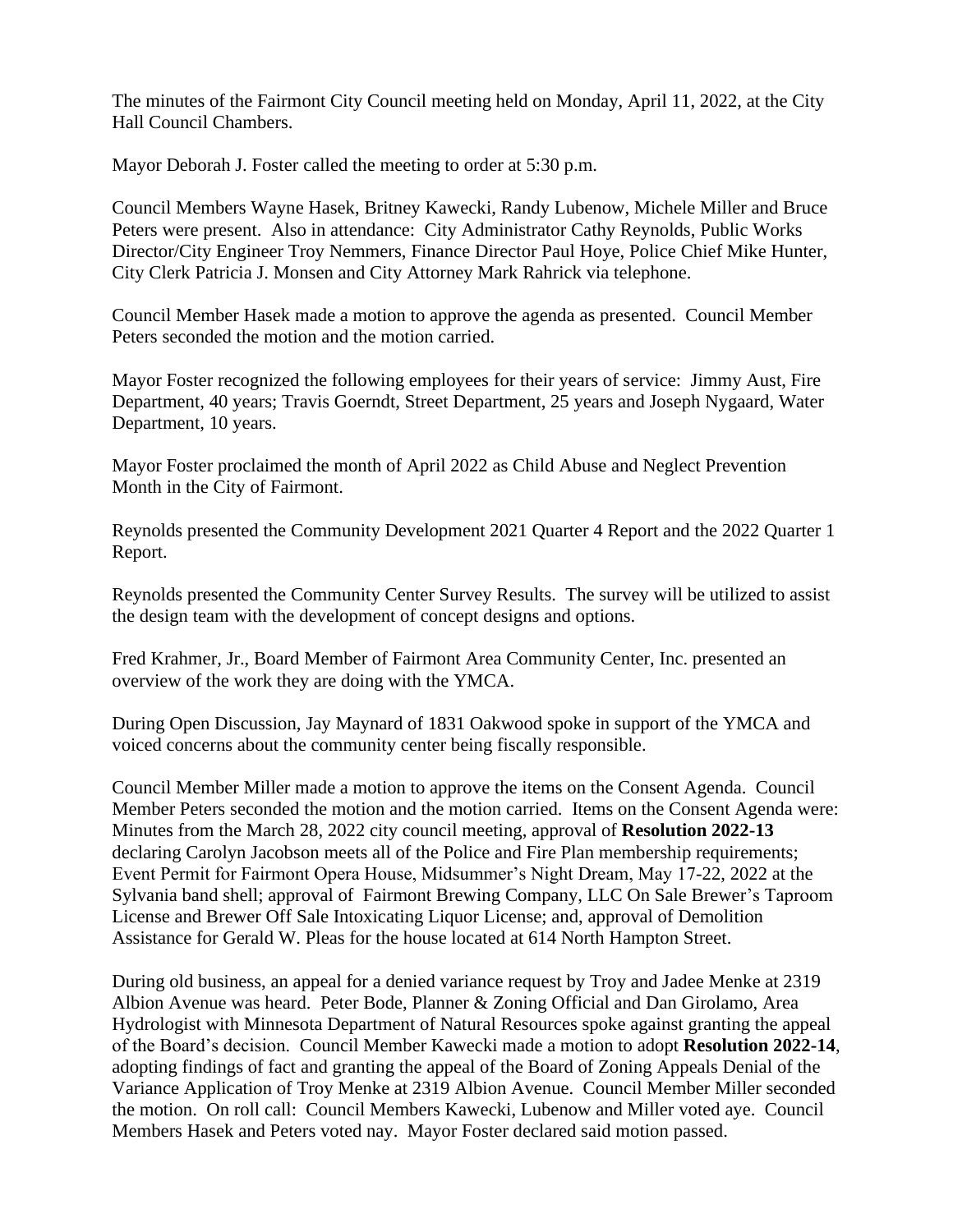Council Member Lubenow made a motion to approve the Letter of Intent with the Fairmont Area Community Center, Inc. and the YMCA. Council Member Kawecki seconded the motion. On roll call: Council Members Kawecki, Lubenow, Miller and Peters all voted aye. Council Member Hasek voted nay. Mayor Foster declared said motion passed.

Discussion was held regarding community center funding. A majority of the city council voiced that they would want Fairmont Area Community Center, Inc. to bring \$6M in cash to the project, which would provide the full \$6M in funding towards construction costs. Consensus from all was that a work session should be scheduled with the City, Fairmont Area Community Center, Inc. and the YMCA for more discussion on the funding of the project.

Council Member Peters made a motion to award 2022 housing demolition project to Beemer Companies. Council Member Miller seconded the motion and the motion passed. The houses for demolition are located at 713 E.  $4<sup>th</sup>$  Street, 724 E. 1<sup>st</sup> Street and 403 E.  $5<sup>th</sup>$  Street.

Council Member Miller made a motion to approve **Resolution 2022-18**, awarding 2022-A CIPP project to Hydro-Klean of Des Moines, Iowa in the sum of \$247,926.50. Council Member Hasek seconded the motion and the motion passed.

Council Member Peters made a motion to approve **Resolution 2022-16**, authorizing the Mayor and City Clerk to sign MNDOT Airport Grant Agreement (#1050013). Council Member Miller seconded the motion and the motion carried.

Council Member Peters made a motion to approve **Resolution 2022-17**, revocation of State Aid Route 123-104-010, a portion of Tenth Street from North Avenue to Prairie Avenue. Council Member Hasek seconded the motion and the motion carried.

Nemmers gave an update on potholes and hydrant flushing.

Hoye shared a short video and talked about Local Government Aid.

Reynolds shared that Joe and Lea Rieman, owners of Fairmont Brewing Company, LLC wanted to thank and extend their gratitude to the city for their support.

Reynolds also shared that city employee Diane Theobald has given her notice of retirement and the city thanks her for her years of service.

Council Member Kawecki reported that the Planning Commission held a public hearing on the request of Krueger Realty, Inc. to rezone 1800 State Hwy. 15 South (Parcel ID 23.037.0890) from R-1 Single-family Residential to R-3 Multi-family Residential. The request was granted.

Council Member Lubenow reported that the HRA renewed a CD and talked about getting a golf cart to be used by staff at Friendship Village.